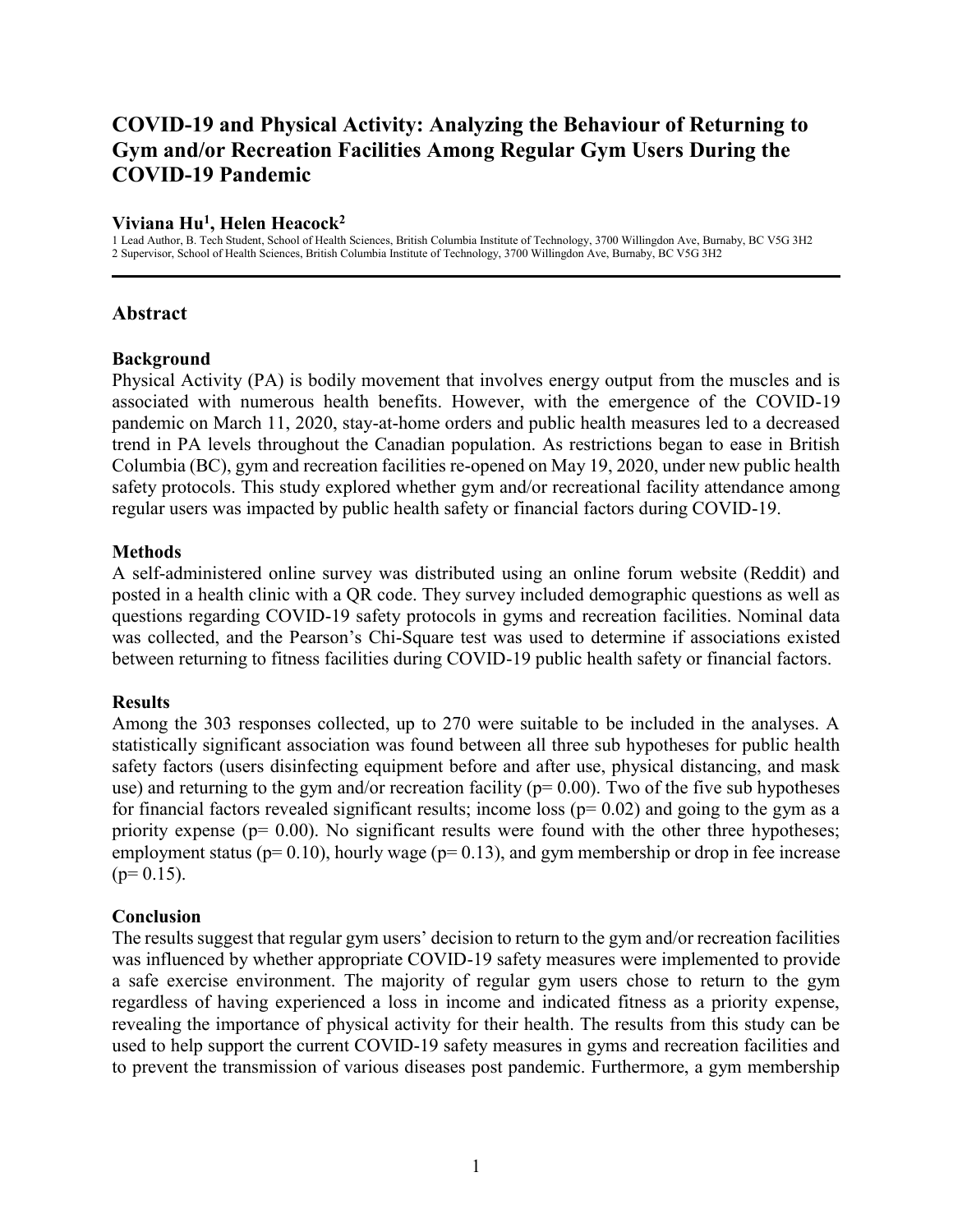or drop-in fee at a reduced rate can be introduced for the lower income individuals and families experiencing financial stress due to COVID-19.

*Keywords: COVID-19, physical activity, exercise, public health safety, financial* 

## **Introduction**

Physical activity (PA) is the voluntary movement of the body that involves energy output (World Health Organization, 2020b). PA ranging from moderate to vigorous intensity is associated with many health benefits, such as the reduced risk of diabetes, heart disease, and cancer (CDC, 2020). On March 11, 2020, a novel coronavirus, known as COVID-19 was declared as a global pandemic (WHO, 2020a). COVID-19 is a respiratory disease that is transmitted from person to person through droplet spread or contact with contaminated objects (WHO, 2020a). Governments began to implement isolation, quarantine, and physical distancing measures to combat the spread of the virus (WHO, 2020a). In Canada, non-essential services were required to shut down and stay at home advisories were implemented (Public Health Agency of Canada, 2020). The closure of many establishments led to job losses and changes in income and affected the socioeconomic status of individuals and families. Moreover, gyms and recreation facilities were closed to control transmission within the community (PHAC, 2020). With

these new COVID-19 restrictions, barriers were placed on the public to achieve adequate physical activity levels to promote a healthy lifestyle. The aim of this literature review is to explore the impact of COVID-19 protocols and how this affects the levels of PA in various age groups.

## **Literature Review**

#### **Benefits of Regular Exercise**

According to Statistics Canada (2019), only 16% of adults are meeting the recommended amounts of PA. Chronic diseases that arise from a physically inactive population present with a heavy economic burden. It is estimated that physical inactivity costs the Canadian healthcare system \$10 billion per year (Krueger et al., 2014). Immediate health benefits from PA involve its positive impact on brain health, such as alleviating stress levels and reducing the risk of anxiety and depression (CDC, 2020). Further benefits of staying active include minimizing the risk of common cancers (eg. breast, colon, and lung cancer) and cardiovascular diseases (CDC, 2020). Not only does PA improve physical and mental health, but it also contributes to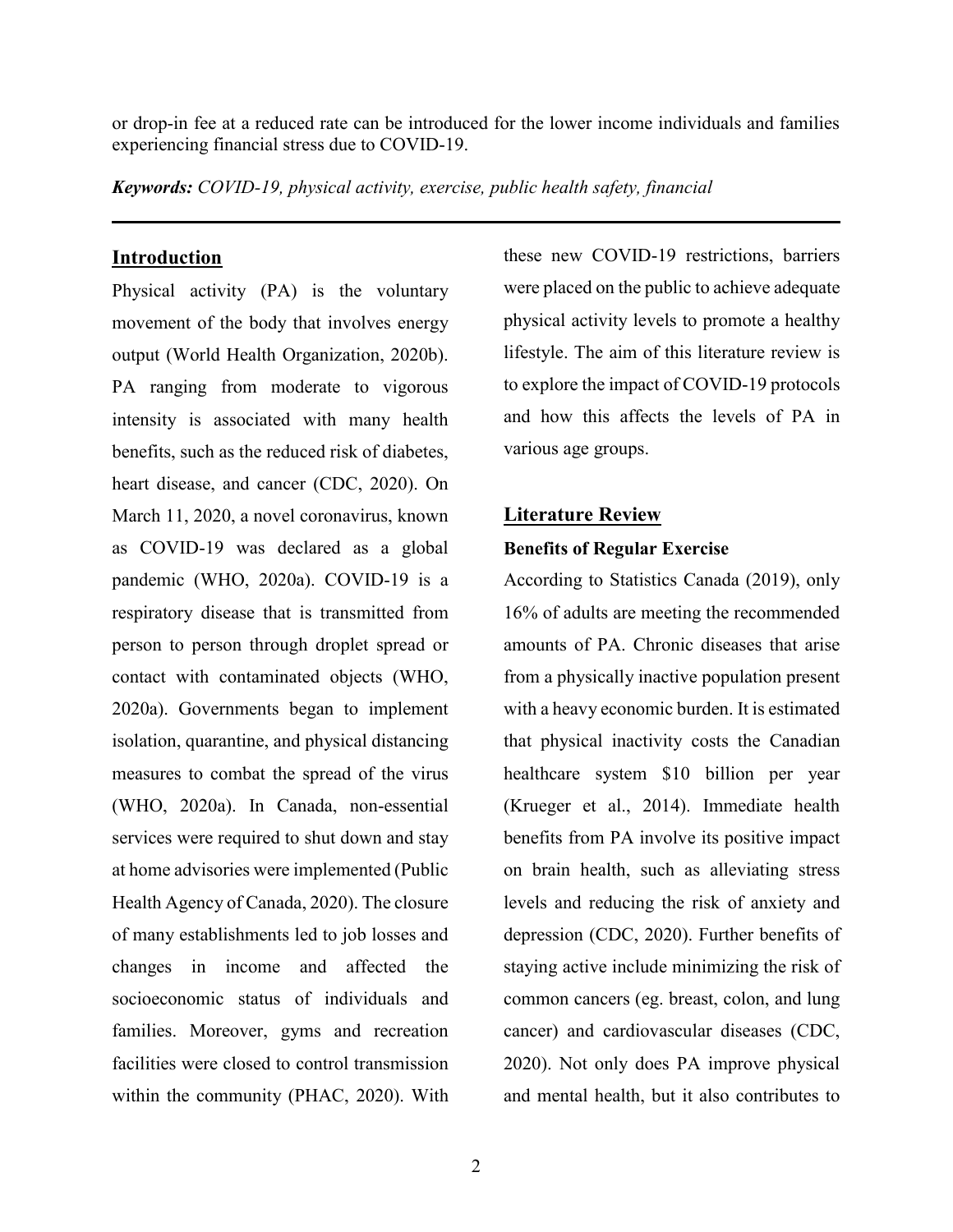the overall well-being of an individual and their quality of life.

## **PA Levels of Various Age Groups**

The WHO guidelines for recommended PA in children and youth is a daily minimum of 60 minutes at moderate to vigorous intensity (WHO, 2020b). However, during the initial period of COVID-19, the government response to close schools led to Canadian and American children not being able to achieve these guidelines (Dunton et al., 2020; Moore et al., 2020). Education was delivered through an online model or through homeschooling where children were unable to participate in activities such as recess, physical education class, and after-school sports. The studies on Canadian and American children each used online surveys completed by their parents, and both noted decreased levels of PA and increased levels of sedentary behaviour (SB) during the pandemic (Dunton et al., 2020; Moore et al., 2020).

Before the COVID-19 pandemic was declared, many young adults were attending in person lectures at university campuses. However, the introduction of physical distancing measures prompted postsecondary institutions to close and transition

to virtual learning. Online lectures and schoolwork have led to a longer duration of screen time and contributed to increased SB (Chen et al., 2020). The sedentary lifestyle adopted during COVID-19 may have detrimental effects on health in the long term. Prolonged SB is linked to higher mortality rates and cardiovascular health problems (Celis-Morales et al., 2018). Overall trends suggest that the young adult population is sitting, on average, three hours more during COVID-19 compared to before the pandemic (Chen et al., 2020; Romero-Blanco et al. 2020; Sañudo et al, 2020). Researchers have acknowledged that the increase in SB and decrease in PA levels have resulted in this age group failing to meet the weekly recommendation of 150-300 minutes of moderate-intensity, 75-150 minutes of vigorous, or combined level of PA (WHO, 2020b). Even though the overall pattern of PA has declined during COVID-19, some individuals may begin to exercise and engage in a more active lifestyle, thereby increasing their PA levels. Researchers Karuc et al. (2020) conducted a study looking at Croatian young adults and found that there was a downturn in PA levels in both males and females; however, it was seen that previously active individuals saw a drop in their PA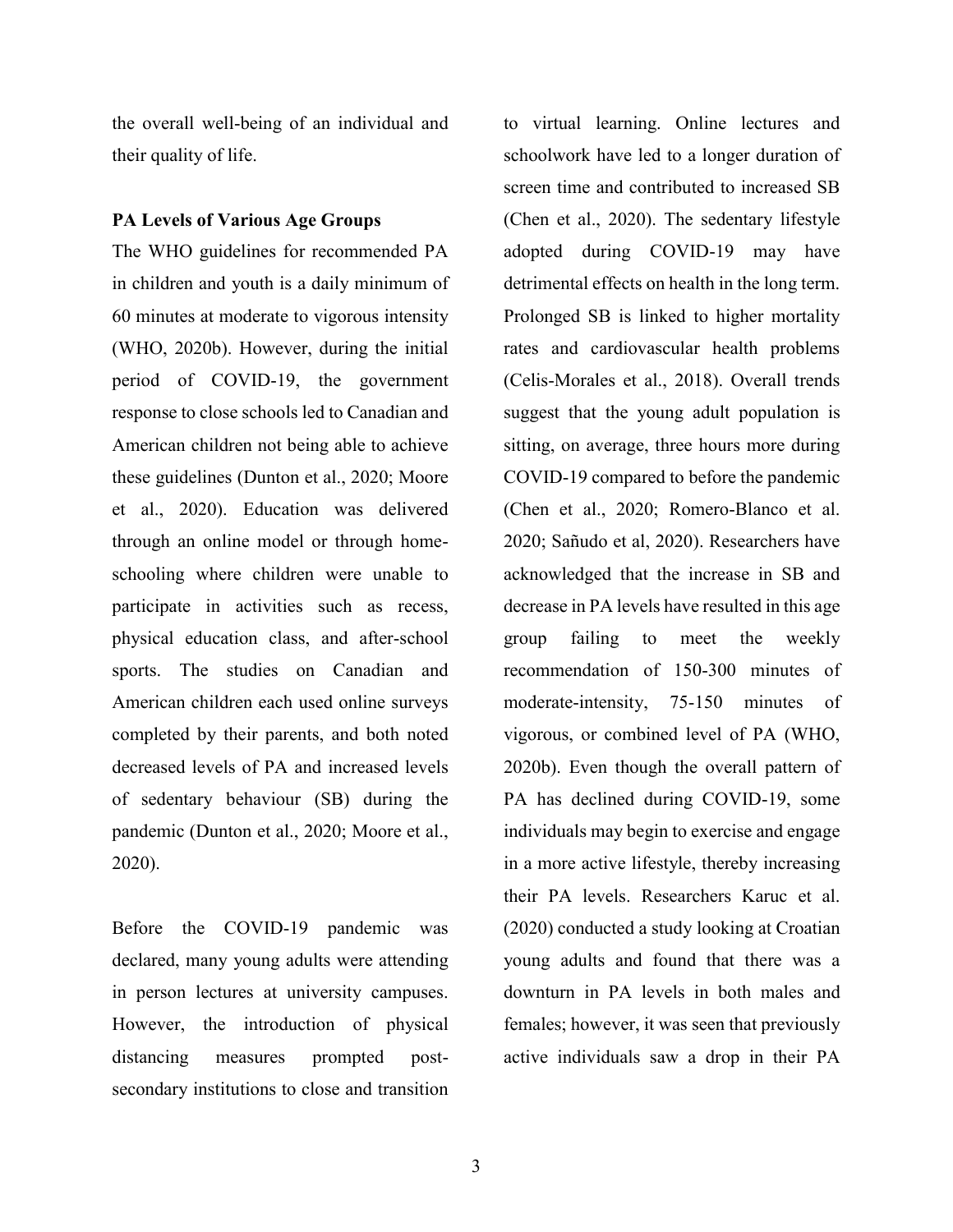levels, whereas individuals not previously active saw an increase in their PA levels.

Prior to the pandemic, middle aged adults would spend a large proportion of their day at work; however, abrupt changes to the work environment were introduced during COVID-19 to ensure employee safety. Daily routines have been disrupted as more adults performed their work duties remotely from home and did not need to commute to work (Knell et al., 2020). Consistent with the findings with other age groups, it has been shown that adults are also exhibiting less movement and increased sitting behaviours while spending more time indoors (Constandt et al., 2020; Meyer et al. 2020; Qin et al., 2020; Smith et al., 2020).

The elderly represent a vulnerable population with an increased risk of complications from COVID-19. Therefore, PA is important for older adults to protect their physical health, cognitive function, and to lower their chances of becoming ill (CDC, 2020). A current study surveyed Japanese older adults before and during COVID-19 and found that public health restrictions had reduced their overall PA (Suzuki et al., 2020). It was also noted decreased subjective well-being and a lower

health related quality of life contributed greatly to the drop in PA (Suzuki et al., 2020).

#### **PA Levels and Financial Considerations**

Studies have found that a major barrier to physical activity during COVID-19 is the closure or limitations on public facilities (Knell et al., 2020; Qin et al., 2020). Given COVID-19 workplace restrictions, adults working from home may not have adequate space to exercise as they may live in smaller houses or apartments where space is limited (Knell et al., 2020). Some studies have recognized that COVID-19 related financial shifts throughout the course of the pandemic lockdown have led to decreased PA in individuals (Carroll et al., 2020; Fearnbach et al., 2021). The economic instability from employment loss or reduced income has pressured individuals to prioritize their expenditures such as paying for housing or food expenses, resulting in fewer funds towards fitness (Carroll et al., 2020). Similarities can be found in studies looking at U.S. adults and Belgian adults where those who need to balance work duties from home and family responsibilities (eg. childcare) have less time to exercise (Constandt et al., 2020; Knell et al., 2020). On the contrary, survey data from studies on UK adults revealed that household income was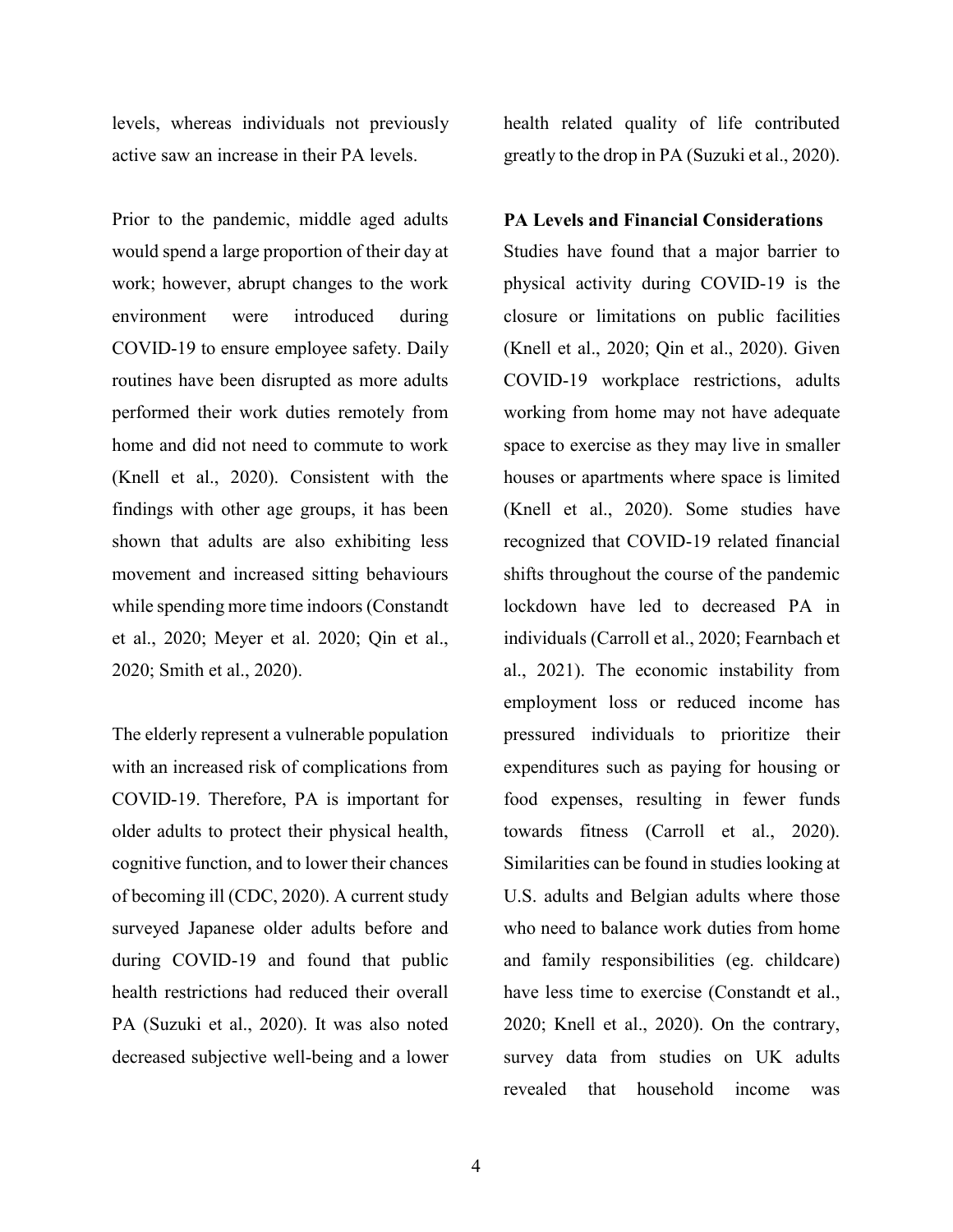associated with PA levels; individuals with a higher household income reported higher levels of PA compared to those with a lower household income during COVID-19 (Robinson et al., 2020; Smith et al., 2020). A higher socioeconomic status provides more access to resources such as online workout classes and fitness equipment (Knell et al., 2020).

#### **Purpose of the Study**

There has been considerable research done on the initial period of COVID-19 in Canada, where stricter public health measures were in place and their impact on PA levels in various populations. However, there is currently limited research looking at exercise habits during the period of loosened or modified restrictions in the pandemic. The re-opening of gym and recreation facilities in British Columbia (BC) on May 19, 2020, has allowed users to return under new COVID-19 safety protocols. Given the uncertainty towards the modified exercise environment, and the ongoing financial stress caused by the pandemic, gym users may find it difficult to return to these facilities. The purpose of this study was to examine physical activity in regards to gym and/or recreation facility attendance during COVID-19. More specifically, the study aimed to determine

whether the behaviour of returning to the gym and/or recreation facility among regular users in BC was associated with public health safety factors or financial factors relating to COVID-19.

# **Methods and Materials Materials**

The materials used for this project included a laptop to perform the statistical analysis and survey design. Microsoft Excel 365 was used to organize the raw data, and NCSS 2020 was the statistical software used for the data analysis (NCSS, 2020). The survey design and distribution were completed through the SurveyMonkey software, with a Canadian server license. A \$25 Amazon.ca eGift Card was used for the prize draw.

#### **Methods**

A self-administered online survey was generated using SurveyMonkey, a secure online survey platform used to create and distribute surveys (SurveyMonkey, 2020). A Canadian server license was obtained to ensure that participant responses were kept confidential in Canada. The survey took three to four minutes to complete and was made available through an online forum website, Reddit, as well as in a health clinic through a QR code. The survey was made available for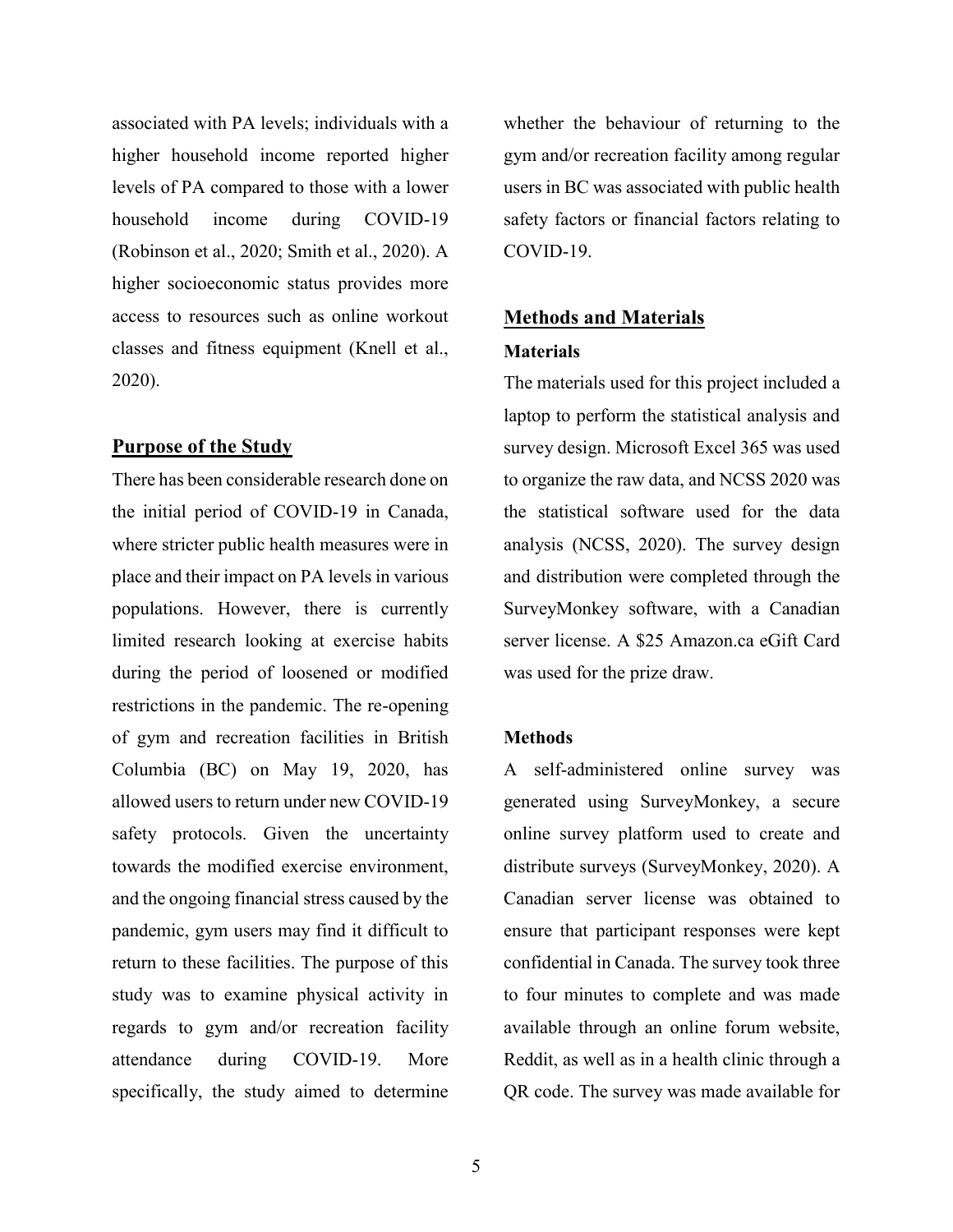two weeks from January 12, 2021 to January 26, 2021. The survey gathered information on the participant demographics, as well as attitudes of gym and recreation facility users under COVID-19 protocols.

## **Inclusion and Exclusion Criteria**

Individuals who were a current resident of BC (living in BC for at least 12 continuous months), and a regular gym or recreation facility user pre-COVID-19 (3-4 times per week or more) were included in this study. Any individual who was temporarily living in BC for work or school was excluded, as well as friends, family, and classmates of the investigators.

#### **Ethical Considerations**

According to the British Columbia Institute of Technology (BCIT) Research Ethics Board (REB), any research involving human participants requires a review and approval process (BCIT Research Ethics Board, 2018). Before distributing the survey for data collection, BCIT REB reviewed and approved the proposed study.

#### **Results**

#### **Description of Data**

The data collected in this survey was all nonnumerical. The demographics section

collected dichotomous and multichotomous nominal data and ordinal data. The COVID-19 Gym and Recreation Facility questions collected only dichotomous nominal data.

#### **Descriptive Statistics**

All demographic data from the study were presented in bar graphs. The distribution of responses from each category were displayed in percentages. A total of 303 individuals participated in the survey; however, the analyses only included approximately 270 responses as participants who did not meet the eligibility criteria were redirected to the end of the survey and marked as "Skipped". Participants who did not answer all the questions were excluded from the study, which contributed to the reduced number of responses used for analysis. Further, the "prefer not to answer" responses were not included in the analysis. For gender, 57.20% (N= 155) of respondents identified as male, 42.44% (N=115) identified as female, and  $0.37\%$  (N= 1) identified as other. In terms of age, the majority of respondents,  $68.75\%$  (N= 187), were in the 20-35 age group, while 5.15%  $(N=14)$  were 19 or younger, 22.43%  $(N=61)$ were 36-54, and  $3.31\%$  (N=9) are 55 or older (Figure 1).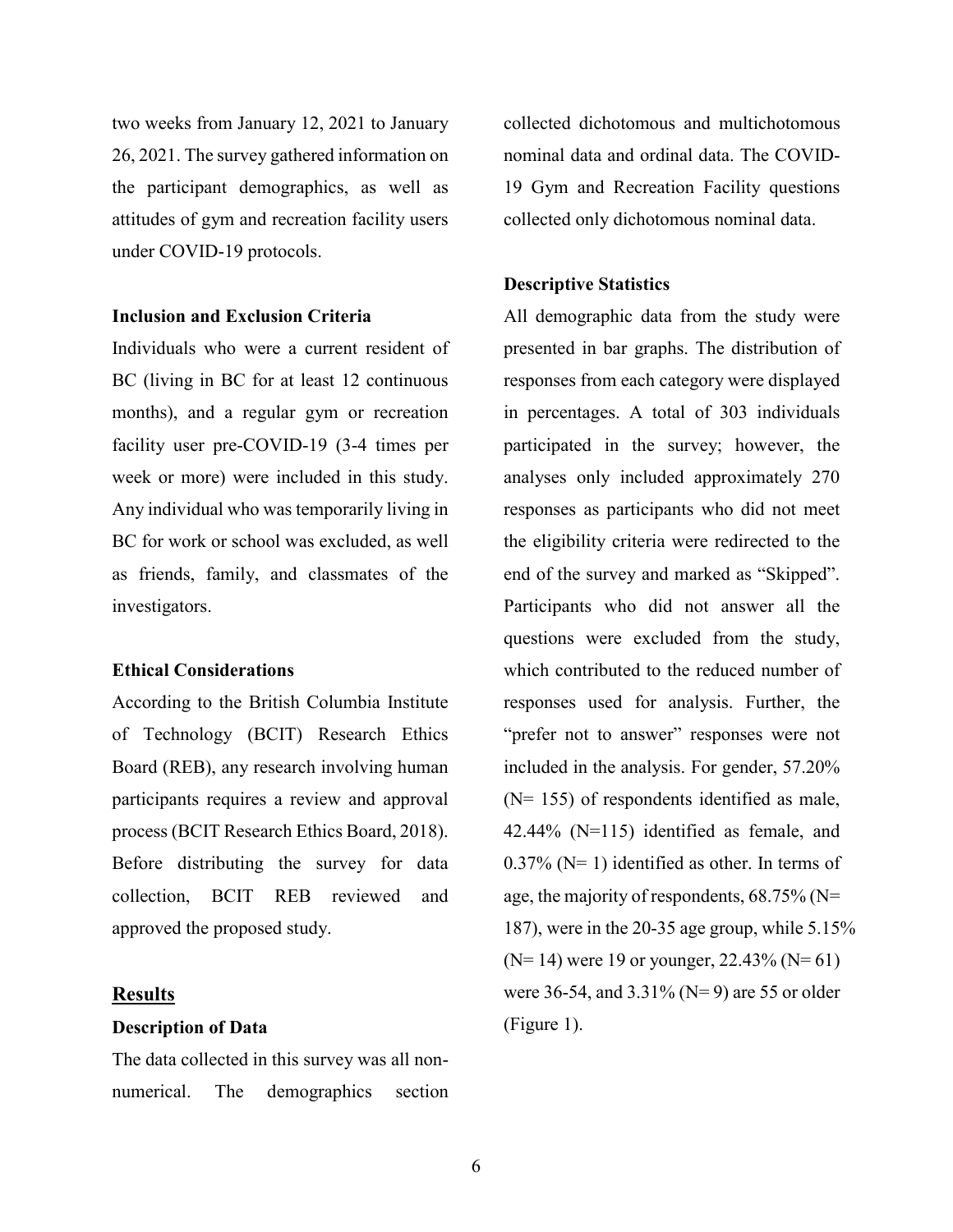

**Figure 1. Age Profile of Respondents** 

In regard to highest level of education completed, most respondents had a bachelor's degree (37.87%; N=103), and it was relatively even for those who had a high school diploma (20.59%; N= 56) and a trade school or college diploma  $(24.26\%; N=66)$ . Whereas fewer respondents have a graduate degree  $(14.34\%;$  N= 39), and only a few completed some high school or earlier grades  $(1.84\%; N=5)$  (Figure 2).

What is the highest level of education you have completed? Answered: 272 Skipped: 31



**Figure 2. Education Profile of Respondents** 

Among the participants, 66.17% (N=178) indicated 'yes', and  $33.83\%$  (N= 91) indicated 'no' to having returned to a gym and/or recreation facility. In regard to participating in alternate forms of PA since the re-opening of gyms and recreation

facilities,  $75.09\%$  (N= 202) indicated 'yes', and  $24.91\%$  (N= 67) indicated 'no' to participation.

#### **Inferential Statistics**

The statistical test used to analyze the nominal survey data was the Pearson's Chi-Square test. There are two main hypotheses for this study:

- **H**<sub>01</sub>: There is no association between **public health safety factors** and returning to the gym and/or recreation facilities among regular users during COVID-19.
- **Ha1:** There is an association between **public health safety factors** and returning to the gym and/or recreation facilities among regular users during COVID-19.
- **H02:** There is no association between **financial factors** and returning to the gym and/or recreation facilities among regular users during COVID-19.
- **Ha2:** There is an association between **financial factors** and returning to the gym and/or recreation facilities among regular users during COVID-19.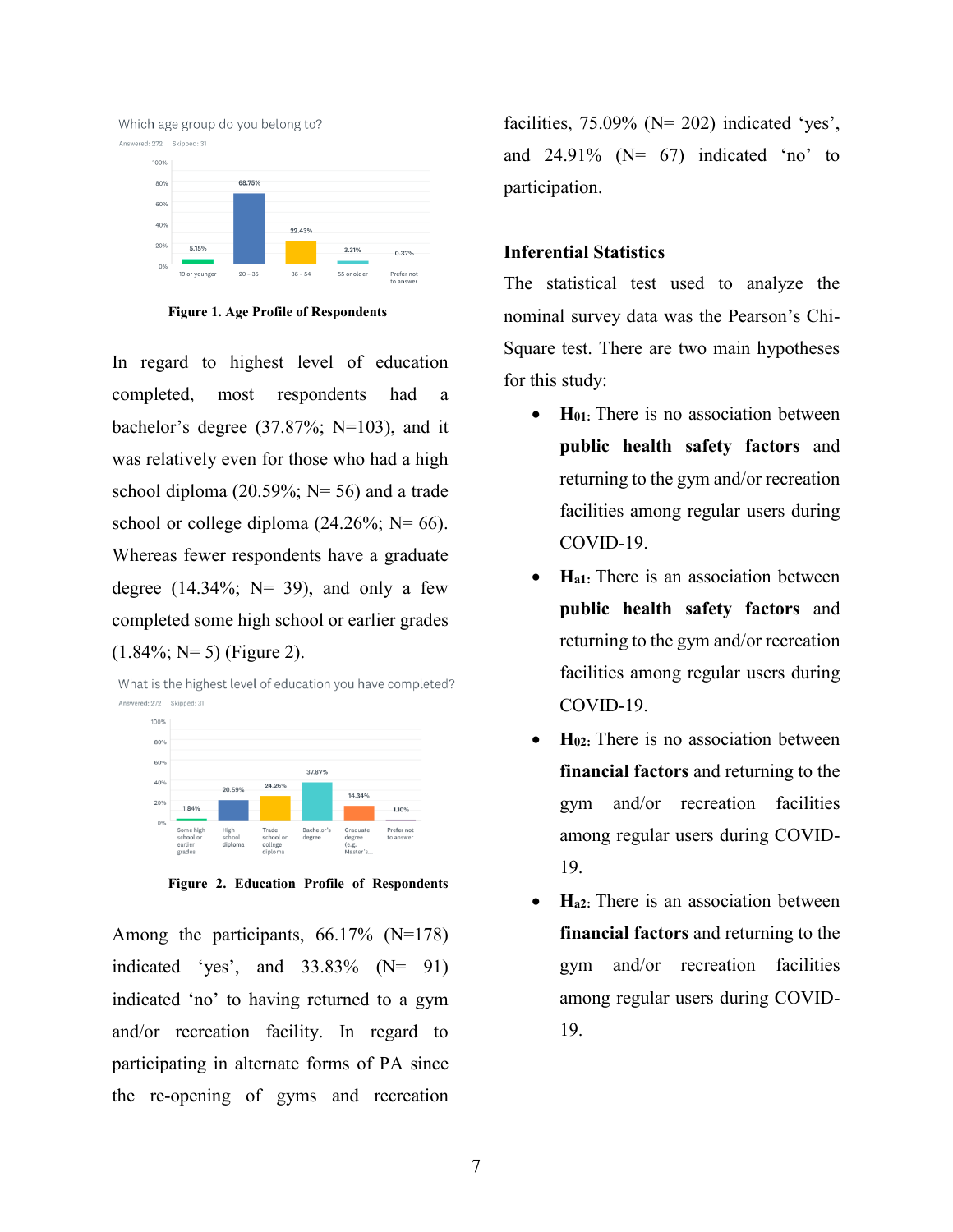Each main hypothesis had sub hypotheses that were used as a measure to represent the overall association between public health safety factors or financial factors and respondents' decision to return to the gym. Public health safety factors and returning to the gym were represented by whether users were disinfecting equipment, physical

distancing measures, and mask wearing requirements. Financial factors and returning to the gym were represented by income loss, going to the gym and/or recreation facility as a priority expense, employment status, hourly wage, and a fee increase in attendance prices during COVID-19.

| $\frac{1}{2}$  | Ho and Ha                                                                                                                                                                                                                                                                                                                                                                         | <b>Statistical</b><br><b>Test</b> | <b>Result</b> | Conclusion                                                                                                                                                                                                                                                                                                                                                                                                                                                                                                                                                             |
|----------------|-----------------------------------------------------------------------------------------------------------------------------------------------------------------------------------------------------------------------------------------------------------------------------------------------------------------------------------------------------------------------------------|-----------------------------------|---------------|------------------------------------------------------------------------------------------------------------------------------------------------------------------------------------------------------------------------------------------------------------------------------------------------------------------------------------------------------------------------------------------------------------------------------------------------------------------------------------------------------------------------------------------------------------------------|
| 1a             | Ho: There is no<br>association between<br>users disinfecting<br>equipment and returning<br>to the gym and/or<br>recreation facilities<br>among regular users<br>during COVID-19.<br>H <sub>a</sub> : There is an<br>association between<br>users disinfecting<br>equipment and returning<br>to the gym and/or<br>recreation facilities<br>among regular users<br>during COVID-19. | Chi-square<br>test                | $P = 0.00$    | Reject H <sub>0</sub> and conclude that there is a statistically<br>significant association between users disinfecting<br>equipment and returning to the gym and/or recreation<br>facilities among regular users during COVID-19.<br>It appears that proportionately more individuals were<br>likely to return to the gym and/or recreation facilities if<br>users disinfected equipment before and after use. If<br>users did not disinfect equipment before and after use,<br>proportionately fewer individuals returned to the gym<br>and/or recreation facilities. |
| 1 <sub>b</sub> | Ho: There is no<br>association between<br>physical distancing and<br>returning to the gym<br>and/or recreation<br>facilities among regular<br>users during COVID-19.<br>H <sub>a</sub> : There is an<br>association between<br>physical distancing and<br>returning to the gym                                                                                                    | Chi-square<br>test                | $P = 0.00$    | Reject Ho and conclude that there is a statistically<br>significant association between physical distancing and<br>returning to the gym and/or recreation facilities among<br>regular users during COVID-19.<br>It appears that proportionately more individuals were<br>likely to return to the gym and/or recreation facilities if<br>physical distancing measures were in place. If physical<br>distancing measures were not in place, proportionately<br>fewer individuals returned to the gym and/or recreation<br>facilities.                                    |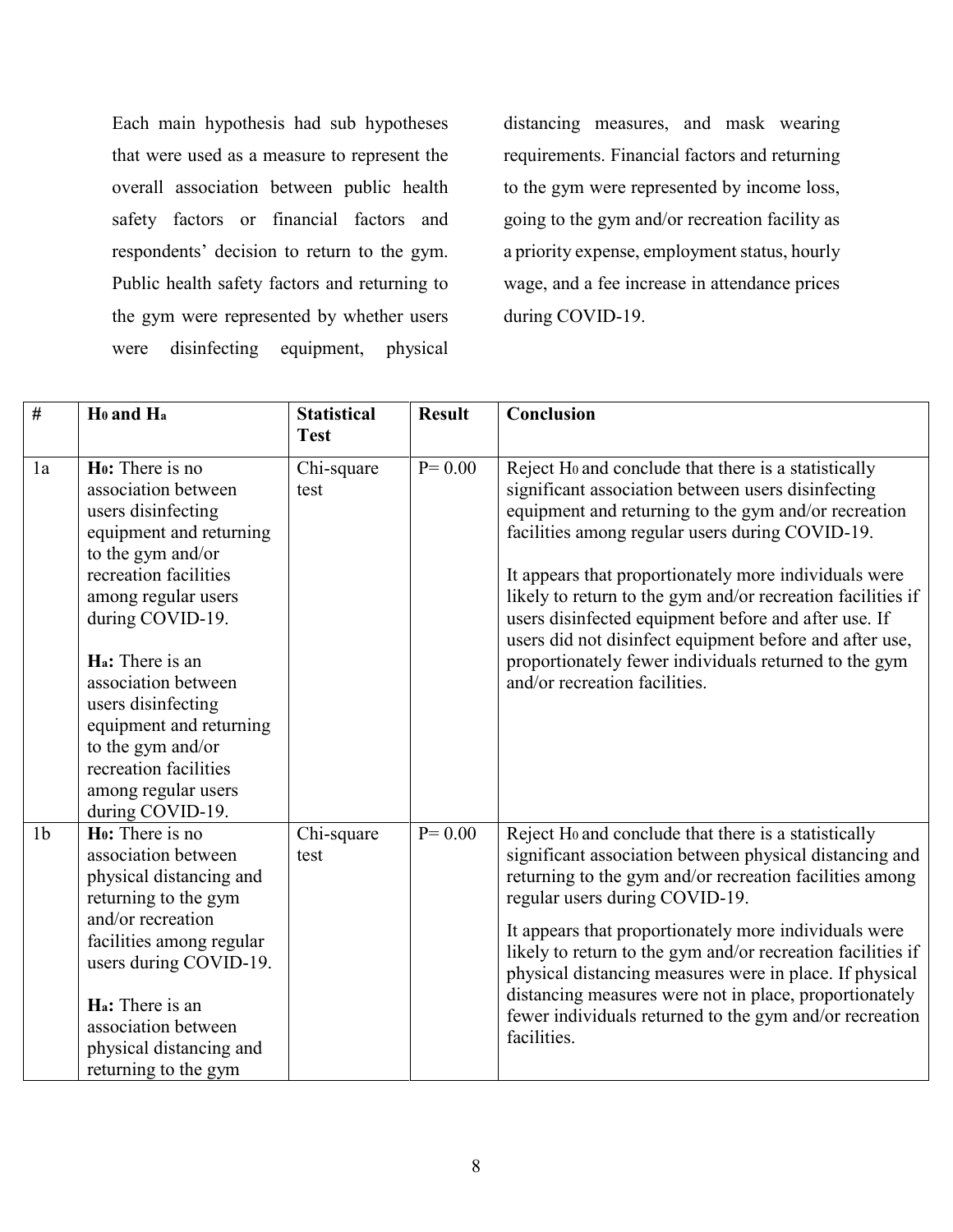|                | and/or recreation<br>facilities among regular<br>users during COVID-19.                                                                                                                                                                                                                                                                                                    |                    |            |                                                                                                                                                                                                                                                                                                                                                                                                                                                                                                                                                                                                         |
|----------------|----------------------------------------------------------------------------------------------------------------------------------------------------------------------------------------------------------------------------------------------------------------------------------------------------------------------------------------------------------------------------|--------------------|------------|---------------------------------------------------------------------------------------------------------------------------------------------------------------------------------------------------------------------------------------------------------------------------------------------------------------------------------------------------------------------------------------------------------------------------------------------------------------------------------------------------------------------------------------------------------------------------------------------------------|
| 1 <sub>c</sub> | H <sub>0</sub> : There is no<br>association between<br>mask use requirements<br>and returning to the gym<br>and/or recreation<br>facilities among regular<br>users during COVID-19.<br>H <sub>a</sub> : There is an<br>association between<br>mask use requirements<br>and returning to the gym<br>and/or recreation<br>facilities among regular<br>users during COVID-19. | Chi-square<br>test | $P = 0.00$ | Reject Ho and conclude that there is a statistically<br>significant association between mask use requirement<br>and returning to the gym and/or recreation facilities<br>among regular users during COVID-19.<br>It appears that proportionately more individuals were<br>likely to return to the gym and/or recreation facilities if<br>users were required to wear a mask. If users were not<br>required to wear a mask, proportionately fewer<br>individuals returned to the gym and/or recreation<br>facilities.                                                                                    |
| 2a             | Ho: There is no<br>association between<br>income loss and<br>returning to the gym<br>and/or recreation<br>facilities among regular<br>users during COVID-19.<br>Ha: There is an<br>association between<br>income loss and<br>returning to the gym<br>and/or recreation<br>facilities among regular<br>users during COVID-19.                                               | Chi-square<br>test | $P = 0.02$ | Reject Ho and conclude that there is a statistically<br>significant association between income loss and<br>returning to the gym and/or recreation facilities among<br>regular users during COVID-19. Potential alpha<br>error, therefore, by setting the p-value cutoff at 0.01<br>would minimize this error.<br>It appears that proportionately more individuals were<br>likely to return to the gym and/or recreation facilities if<br>they experienced income loss. Proportionately fewer<br>individuals returned to the gym and/or recreation<br>facilities if they did not experience income loss. |
| 2 <sub>b</sub> | H <sub>0</sub> : There is no<br>association between<br>gyms being a priority<br>expense and returning to<br>the gym and/or recreation<br>facilities among regular<br>users during COVID-19.<br>H <sub>a</sub> : There is an<br>association between<br>gyms being a priority<br>expense and returning to<br>the gym and/or recreation                                       | Chi-square<br>test | $P = 0.00$ | Reject Ho and conclude that there is a statistically<br>significant association between gyms being a priority<br>expense and returning to the gym and/or recreation<br>facilities among regular users during COVID-19.<br>It appears that proportionately more individuals were<br>likely to return to the gym and/or recreation facilities if<br>it was a priority expense. If it was not a priority<br>expense, proportionately fewer individuals returned to<br>the gym and/or recreational facilities.                                                                                              |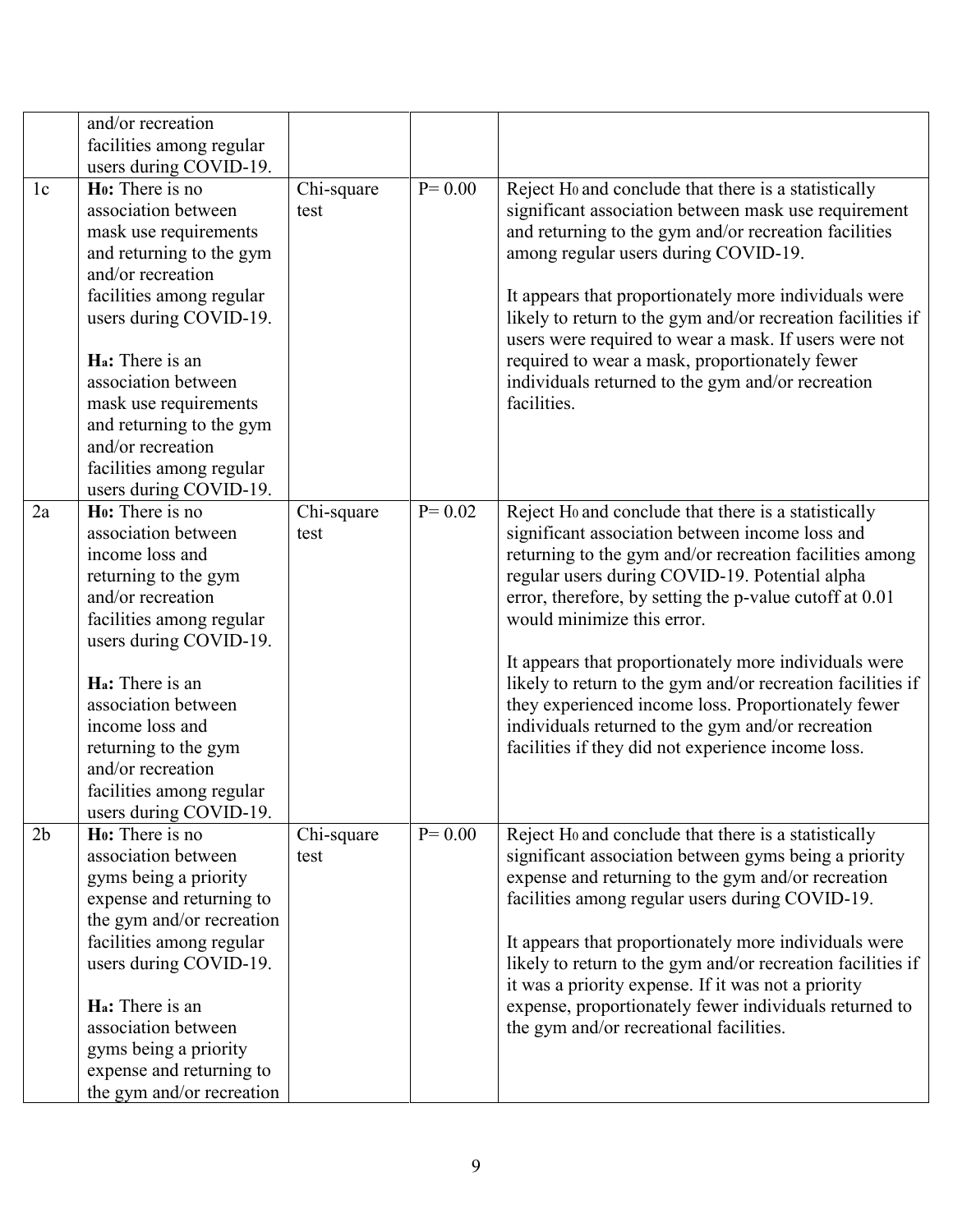|    | facilities among regular<br>users during COVID-19.                                                                                                                                                                                                                                                                                                    |                    |            |                                                                                                                                                                                                                                                                                                                                                                                                                                        |
|----|-------------------------------------------------------------------------------------------------------------------------------------------------------------------------------------------------------------------------------------------------------------------------------------------------------------------------------------------------------|--------------------|------------|----------------------------------------------------------------------------------------------------------------------------------------------------------------------------------------------------------------------------------------------------------------------------------------------------------------------------------------------------------------------------------------------------------------------------------------|
| 2c | Ho: There is no<br>association between<br>employment status and<br>returning to the gym<br>and/or recreation<br>facilities among regular<br>users during COVID-19.<br>H <sub>a</sub> : There is an<br>association between<br>employment status and<br>returning to the gym<br>and/or recreation<br>facilities among regular<br>users during COVID-19. | Chi-square<br>test | $P = 0.10$ | Do not reject H <sub>0</sub> and conclude that there is no<br>statistically significant association between<br>employment status and returning to the gym and/or<br>recreation facilities among regular users during<br>COVID-19.<br>It appears that employment status did not increase or<br>decrease the probability of individuals returning to the<br>gym and/or recreation facilities.                                            |
| 2d | Ho: There is no<br>association between<br>hourly wage and<br>returning to the gym<br>and/or recreation<br>facilities among regular<br>users during COVID-19.<br>H <sub>a</sub> : There is an<br>association between<br>hourly wage and<br>returning to the gym<br>and/or recreation<br>facilities among regular<br>users during COVID-19.             | Chi-square<br>test | $P = 0.13$ | Do not reject H <sub>0</sub> and conclude that there is no<br>statistically significant association between hourly<br>wage and returning to the gym and/or recreation<br>facilities among regular users during COVID-19.<br>It appears that hourly wage did not increase or<br>decrease the probability of individuals returning to the<br>gym and/or recreation facilities.                                                           |
| 2e | Ho: There is no<br>association between gym<br>membership or drop-in<br>fee increase and<br>returning to the gym<br>and/or recreation<br>facilities among regular<br>users during COVID-19.<br>H <sub>a</sub> : There is an<br>association between gym<br>membership or drop-in<br>fee increase and<br>returning to the gym                            | Chi-square<br>test | $P = 0.15$ | Do not reject H <sub>0</sub> and conclude that there is no<br>statistically significant association between gym<br>membership or drop-in fee and returning to the gym<br>and/or recreation facilities among regular users during<br>COVID-19.<br>It appears that an increase in gym membership or drop-<br>in fee did not increase or decrease the probability of<br>individuals returning to the gym and/or recreation<br>facilities. |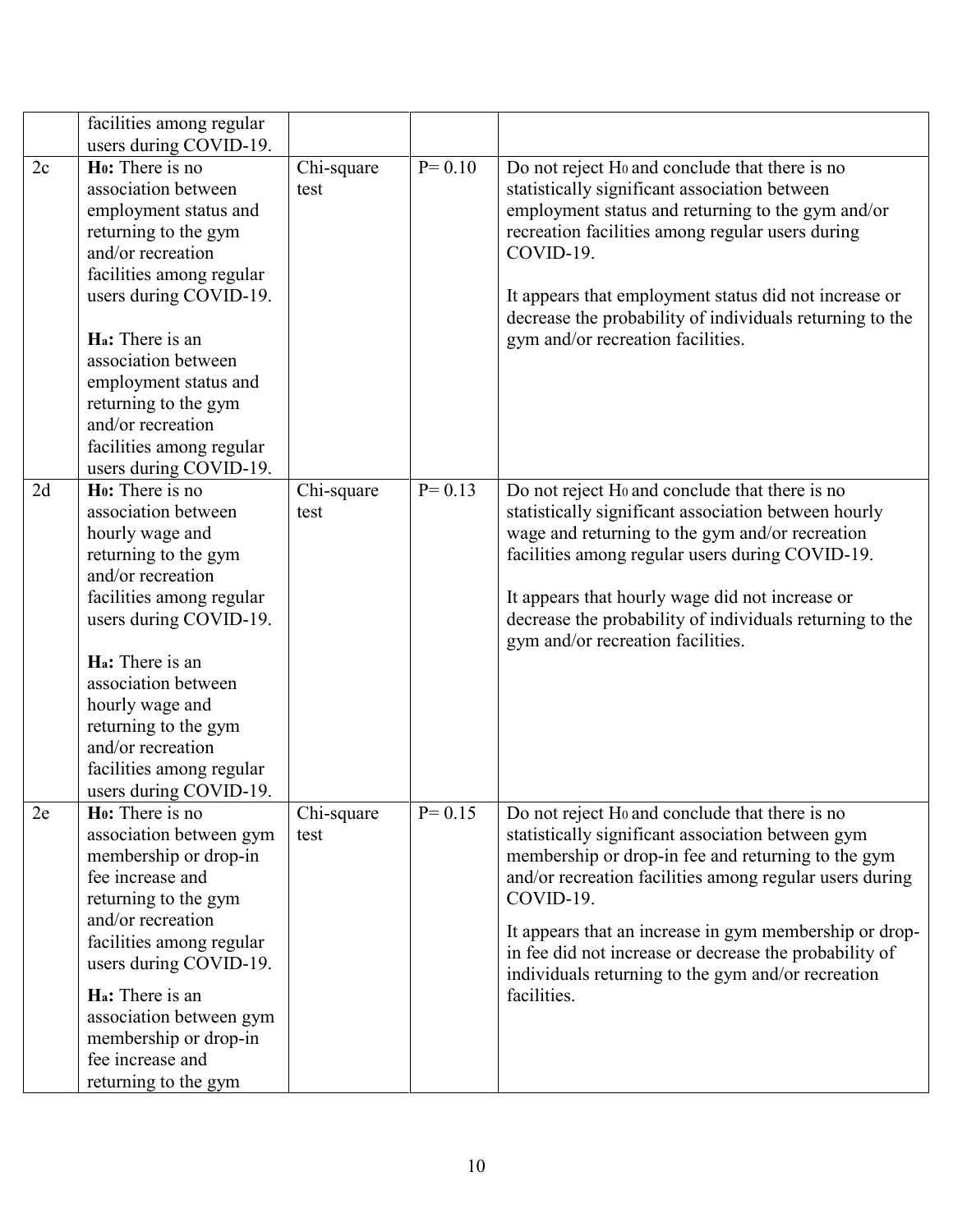| and/or recreation<br>I facilities among regular<br>users during COVID-19. |  |
|---------------------------------------------------------------------------|--|
|---------------------------------------------------------------------------|--|

For public health safety factors, all three sub hypotheses (users disinfecting equipment, physical distancing, and mask use requirement) were statistically significant at a p-value of 0.00. For financial factors, statistically significant associations were found for two out of the five hypotheses representing financial factors. Income loss (p= 0.02) and going to the gym and/or recreation facility as a priority expense (p= 0.00) were significantly associated with regular gym users returning to the gym and/or recreation facility. The remaining three sub hypotheses on employment status ( $p= 0.10$ ), hourly wage ( $p=0.13$ ), and an increase in gym membership or drop-in fee  $(p= 0.15)$  revealed no significant results.

#### **Discussion**

#### *Public Health Safety Factors*

All results regarding public health safety factors were statistically significant. Based on the results from the study, it is evident that regular users were willing to return to the gym and/or recreation facility provided that adequate COVID-19 safety measures were in place. The majority of regular gym users indicated that appropriate physical distancing (2 meters), disinfection of equipment by patrons before and after use, and a mask requirement during the workout were necessary to prevent the spread of COVID-19 during their visit. This reveals that they perceive the health and safety in fitness facilities to be important in their decision for returning. Since the re-opening of gyms and recreation facilities on May 19, 2020, under COVID-19 safety protocols, twice as many respondents have indicated that they have returned. This demonstrates their satisfaction with the current safety measures implemented in these facilities. Regular gym users are not only returning to the gym and/or recreation facility, but they are also participating in alternate forms of physical activity, implying increased PA levels during the period of loosened COVID-19 provincial restrictions. These results refute previous research studies (Karuc et al., 2020; Suzuki et al., 2020) which have observed a decline in overall PA levels during the initial period of COVID-19 when fitness facilities were ordered to close. There is a clear pattern that public health safety measures are strongly associated with determining whether regular gym users decide to return to fitness facilities,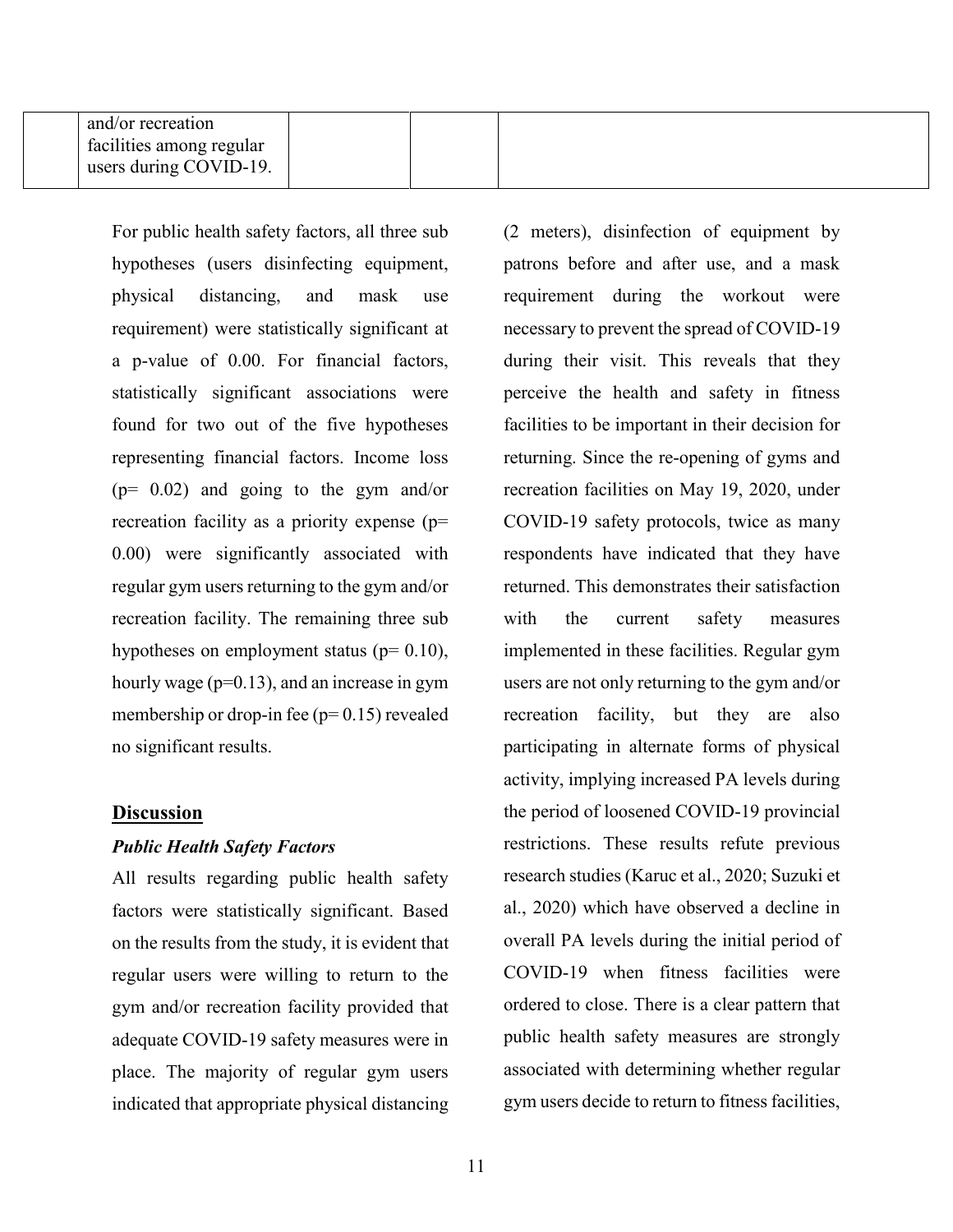and directly impacting the health and fitness of this population.

#### *Financial Factors*

There were significant associations between income loss and attending the gym as a priority expense. Despite experiencing a loss in person income, most of the gym users reported that they returned to a fitness facility. This may suggest that gym users recognize the importance of regular physical activity and exercise for their health. However, individuals may simply have more time to visit the gym and/or recreation facility as many people are currently working from home. Likewise, the respondents also indicated that in terms of where their expenses go during COVID-19, attending the gym was a top priority. Nearly three times the number of respondents who considered the gym as a priority expense returned compared to those who did not prioritize it. In contrast to the study by Carroll et al. (2020) which found that individuals experiencing financial instability due to COVID-19 were not prioritizing their expenses towards fitness. These results demonstrate that gym users will ensure that there are sufficient funds allocated to attending the gym, despite sacrificing other expenses (eg. transportation, entertainment). PA levels appear to have

increased in respondents as returning to the gym takes precedence over other expenses. This is inconsistent with previous research conducted by Carroll et al. (2020) and Fearnbach et al. (2020) which revealed that financial barriers such a loss in employment has resulted in the decreased likelihood of attending a gym and/or recreation facility.

No significant results were obtained for employment status, hourly wage, and a fee increase in gym membership or drop-in fees. A probable explanation could be due to the survey questions containing multiple response categories. As a result, responses for these questions were distributed across multiple categories. A larger sample size could have provided significant results for these sub hypotheses or it could have confirmed that no association exists. Additional studies need to be conducted to further examine the association between these three financial factors and gym users' decision to return to these facilities.

Overall, the findings from this study were internally valid as it was able to correctly measure factors that helped analyze the regular gym users' behaviour towards gym attendance during COVID-19. These findings can be extrapolated to other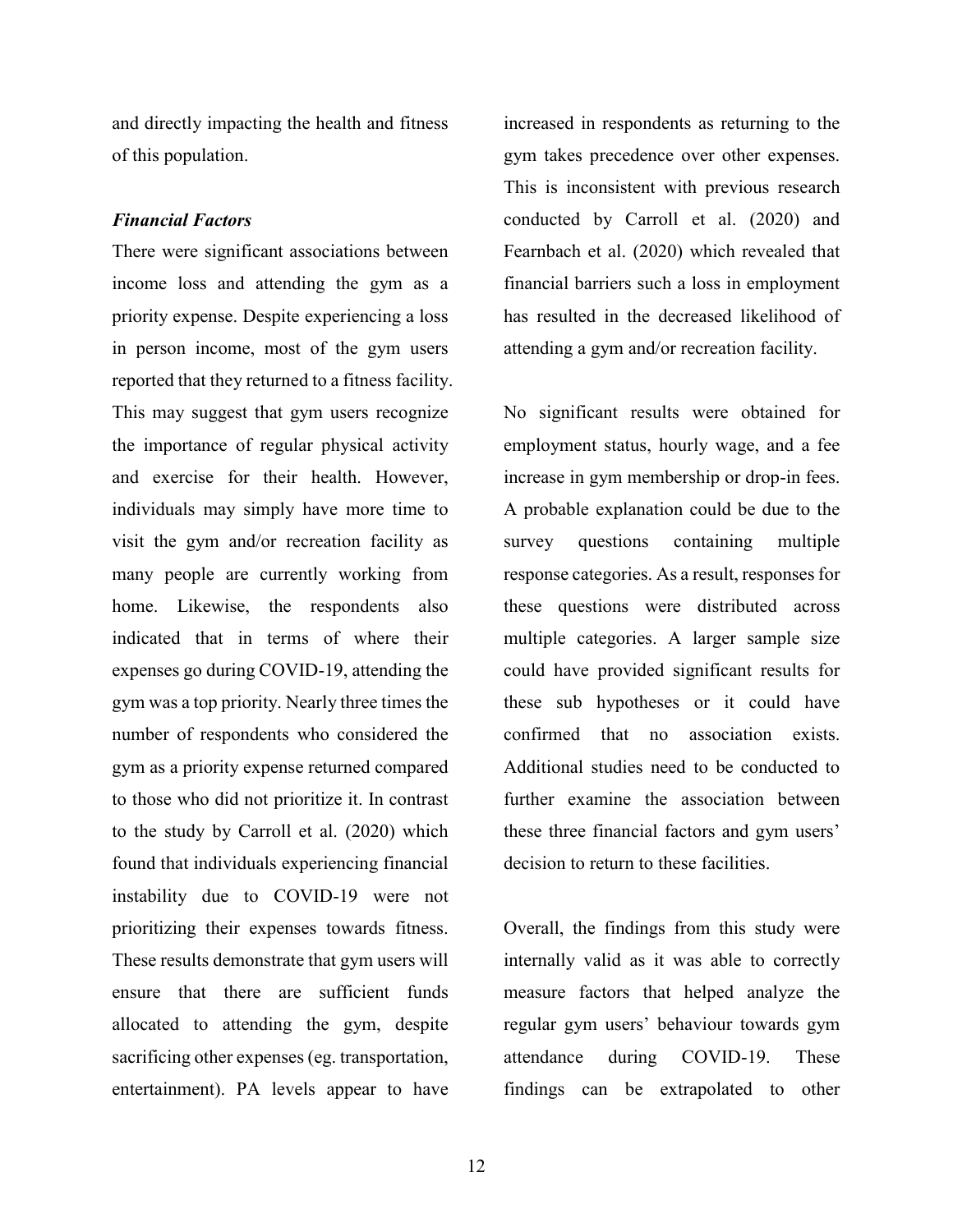provinces across Canada where gym and/or recreation facilities have re-opened under COVID-19 prevention and control measures.

#### **Limitations**

One of the major limitations in the methodology of this study was the time constraint as the survey was only made available for two weeks due to the project's timeline. A longer time frame where the survey is open to the public may have yielded a higher response rate and improved the internal validity of the study. Money was also a limitation in this study, which may have impacted the number of respondents. A larger prize draw amount may have served as a higher incentive for increased participation, which can increase the sample size and overall internal validity. Due to COVID-19 safety measures, the distribution of the survey restricted to online platforms. This limitation was apparent in the results as most respondent where from younger age groups, making them more likely to use the survey distribution methods (Reddit & QR code) in contrast with older age groups who may lack the technology knowledge, or prefer inperson surveys. An improved method would be to distribute the survey both in-person and online. An in-person survey could be conducted outside a recreation facility where

eligible participants can easily be accessed. A wider range of participants could be captured, making the results more generalizable, therefore, increasing external validity.

## **Knowledge Translation**

The results obtained from this study where regular gym users appear to strongly value public health safety factors when returning to the gym and/or recreation facilities can be used to reinforce these facilities' existing COVID-19 safety plans (eg. ensuring machines/equipment have adequate spacing). It is important to note that the protocols implemented during the pandemic are not only effective against the transmission of COVID-19 but have also been successful in reducing incidences of seasonal influenza (Olsen et al., 2020). Therefore, certain safety measures in fitness facilities that resulted from the pandemic can be carried forward in the future. By continuing to limit the number of occupants in a fitness facility at one time, maintain appropriate physical distancing between users, or frequent disinfection of equipment and common touch surfaces will minimize the spread of infectious diseases and create a healthier and safer indoor environment for physical activities. The results where individuals have returned to the gym and/or recreation facility regardless of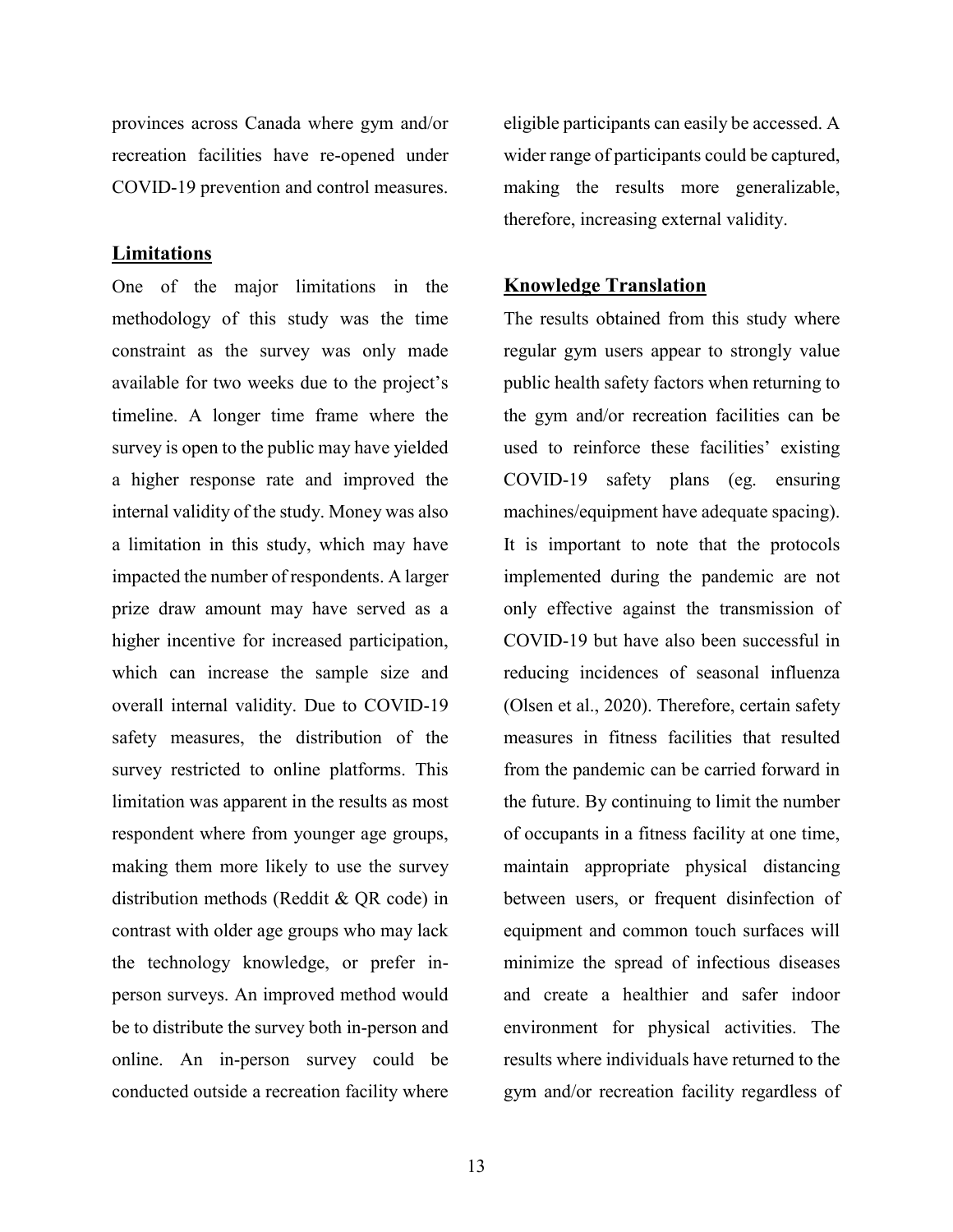income loss can be used to encourage fitness facilities to introduce a membership or dropin fee targeted towards lower income families or individuals during COVID-19. A reduced gym and/or recreation facility entrance fee can assist those who have been impacted most by lost wages and provide them equal access to maintain an active lifestyle.

# **Future Research**

Recommended future studies are as follows:

- Repeat study only examining financial factors with large sample size, and a different target population (eg. other parts of Canada).
- Survey exploring how much income loss (eg. 10%, 20-30%, >50%, etc.) regular gym users experienced during COVID-19 and its impact on returning to fitness facilities.
- Survey on other potential barriers that affect regular users to return to the gym (eg. online appointment booking system, alternative forms of exercise, etc.).
- Survey on post pandemic public health safety protocols within fitness facilities For example, exploring whether current physical distancing measures and disinfection frequencies remain.

• Survey on whether virtual exercise classes remain or if gym users prefer a mix of virtual and in person methods to stay fit.

# **Conclusion**

In conclusion, the results for this study suggest that public health safety factors and financial factors play a significant role in determining attendance to gym and/or recreational facilities during the COVID-19 pandemic. Regular gym users were more likely to return to the gym if proper physical distancing measures, mask use, and adequate disinfection from other users were implemented. A loss in personal income increased the likelihood of gym users returning to gyms and/or recreation facilities, along with it being a priority expense The information obtained form this study can be used to help enhance or modify existing policies and guidelines in gyms and creation facilities to create a safe environment for patrons to exercise and achieve their weekly recommended PA levels and promote a healthy lifestyle. Implementing public heath safety protocols should be maintained even after the COVID-19 pandemic ends as these measures are relevant to disease prevention in general and, therefore, will contribute to a healthier population.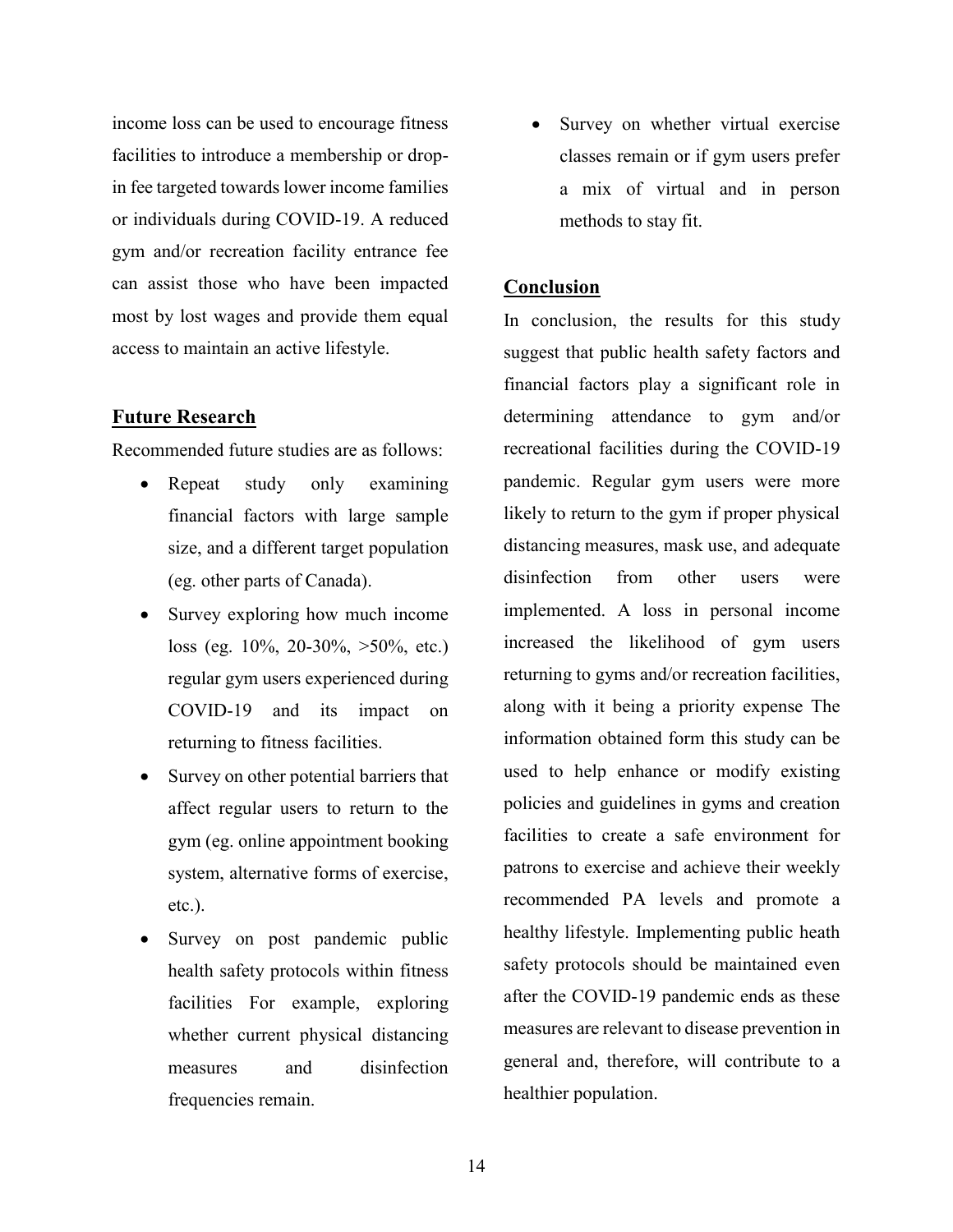#### **Acknowledgements**

The author would like to thank the faculty supervisor, Helen Heacock, for her support and guidance throughout this research project. As well as a special thanks to all the individuals who participated in this study.

## **Competing Interests**

The authors declare that they have no competing interests while conducting this study.

## **References**

BCIT Research Ethics Board. (2018). Research ethics for human participants. [https://www.bcit.ca/files/pdf/policie](https://www.bcit.ca/files/pdf/policies/6500.pdf) [s/6500.pdf](https://www.bcit.ca/files/pdf/policies/6500.pdf)

Carroll, N., Sadowski, A., Laila, A., Hruska, V., Nixon, M., Ma, DWL, & Haines, J. (2020). The Impact of COVID-19 on Health Behavior, Stress, Financial and Food Security among Middle to High Income Canadian Families with Young Children. *Nutrients*. 2020; 12(8):2352. <https://doi.org/10.3390/nu12082352> Celis-Morales, C. A., Lyall, D. M., Steell,

L., Gray, S. R., Iliodromiti, S., Anderson, J., Mackay, D. F.,

Welsh, P., Yates, T., Pell, J. P., Sattar, N., & Gill, J. M. R. (2018). Associations of discretionary screen time with mortality, cardiovascular disease and cancer are attenuated by strength, fitness and physical activity: findings from the UK Biobank study. *BMC Medicine*, *16*(1), 77. https://doi.org/10.1186/s12916- 018-1063-1

Center for Disease Control and Prevention. (2020, September 17). *Physical Activity* [https://www.cdc.gov/physicalactivit](https://www.cdc.gov/physicalactivity/index.html) [y/index.html](https://www.cdc.gov/physicalactivity/index.html)

Chen, Z., Huang, W. Y., Sheridan, S., Sit, C. H.-P., Xiang-Ke, C., & Wong, S. H.-S. (2020). COVID-19 Pandemic Brings a Sedentary Lifestyle in Young Adults: A Cross-Sectional and Longitudinal Study. *International Journal of Environmental Research and Public Health*, *17*(17), 6035. https://doi.org/http://dx.doi.org/10.3 390/ijerph17176035 Constandt, B., Thibaut, E., De Bosscher, V.,

Scheerder, J., Ricour, M., & Willem, A. (2020). Exercising in Times of Lockdown: An Analysis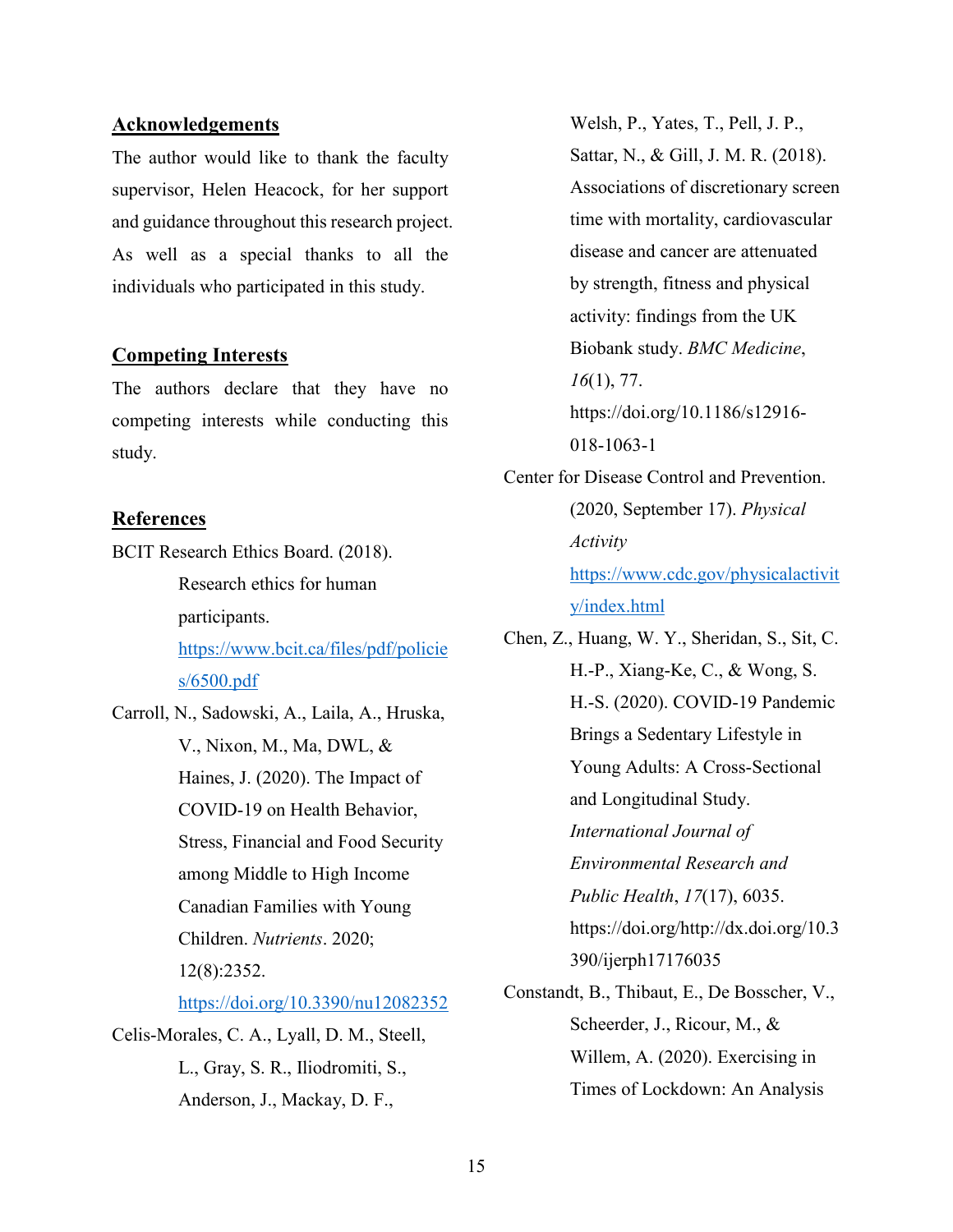of the Impact of COVID-19 on Levels and Patterns of Exercise among Adults in Belgium. *International Journal of Environmental Research and Public Health*, *17*(11), 4144. https://doi.org/http://dx.doi.org/10.3 390/ijerph17114144

Dunton, G. F., Do, B., & Wang, S. D. (2020). Early effects of the COVID-19 pandemic on physical activity and sedentary behavior in children living in the U.S. *BMC Public Health*, *20*(1), N.PAG-N.PAG. https://doi.org/10.1186/s12889-

020-09429-3

Fearnbach, S. N., Flanagan, E. W., Höchsmann, C., Beyl, R. A., Altazan, A. D., Martin, C. K., & Redman, L. M. (2021). Factors Protecting against a Decline in Physical Activity during the COVID-19 Pandemic. *Medicine & Science in Sports & Exercise*, *Publish Ahead of Print*.https://journals.lww.com/acs mmsse/Fulltext/9000/Factors\_Prote cting against a Decline in Physic al.96118.aspx

- Hu, V., Heacock, H. (2021). COVID-19 and Physical Activity: Analyzing the behaviour of returning to gym and/or recreation facilities among regular users during the COVID-19 pandemic. *BCIT, Environmental Health Journal.*
- Karuc, J., Sorić, M., Radman, I., & Mišigoj-Duraković, M. (2020). Moderators of Change in Physical Activity Levels during Restrictions Due to COVID-19 Pandemic in Young Urban Adults. *Sustainability*, *12*(16), 6392. https://doi.org/http://dx.doi.org/10.3 390/su12166392
- Knell, G., Robertson, M. C., Dooley, E. E., Burford, K., & Mendez, K. S. (2020). Health Behavior Changes During COVID-19 Pandemic and Subsequent "Stay-at-Home" Orders. *International Journal of Environmental Research and Public Health*, *17*(17), 6268. https://doi.org/http://dx.doi.org/10.3 390/ijerph17176268
- Krueger, H., Turner, D., Krueger, J., & Ready, A. E. (2014). The economic benefits of risk factor reduction in Canada: tobacco smoking, excess weight and physical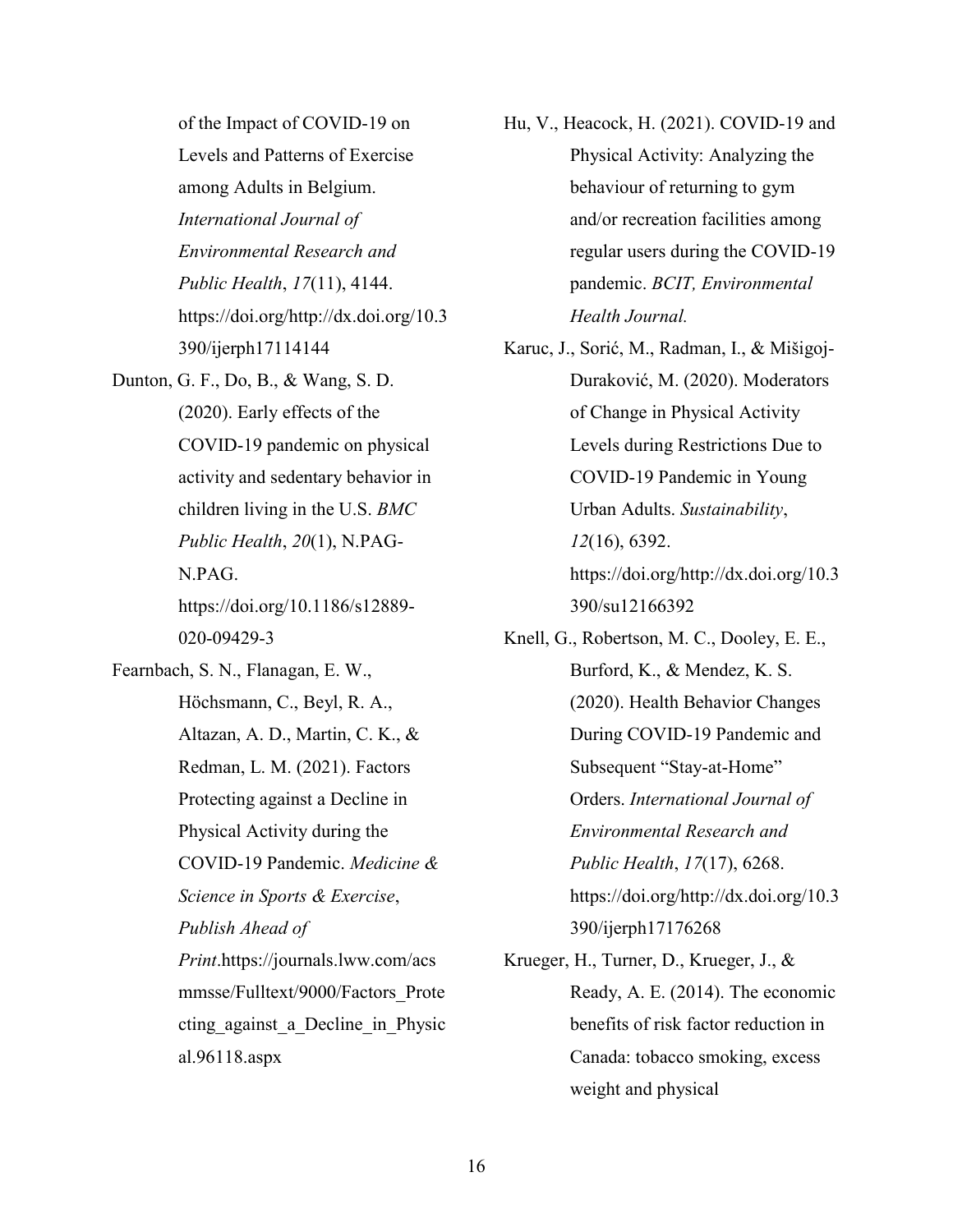inactivity. *Canadian journal of public health = Revue canadienne de sante publique*, *105*(1), e69–e78. https://doi.org/10.17269/cjph.105.4 084

- Meyer, J., McDowell, C., Lansing, J., Brower, C., Smith, L., Tully, M., & Herring, M. (2020). Changes in Physical Activity and Sedentary Behavior in Response to COVID-19 and Their Associations with Mental Health in 3052 US Adults. *International Journal of Environmental Research and Public Health*, *17*(18), 6469. https://doi.org/http://dx.doi.org/10.3 390/ijerph17186469
- Moore, S. A., Faulkner, G., Rhodes, R. E., Brussoni, M., Chulak-Bozzer, T., Ferguson, L. J., Mitra, R., O'Reilly, N., Spence, J. C., Vanderloo, L. M., & Tremblay, M. S. (2020). Impact of the COVID-19 virus outbreak on movement and play behaviours of Canadian children and youth: a national survey. *International Journal of Behavioral Nutrition & Physical Activity*, *17*(1), 1–11. https://doi.org/10.1186/s12966- 020-00987-8

NCSS 2020 Statistical Software (2020). NCSS, LLC. Kaysville, Utah, USA, ncss.com/software/ncss.

Olsen, S. J., Azziz-Baumgartner, E., Budd, A. P., Brammer, L., Sullivan, S., Fasce Pineda, R., Cohen, C., & Fry, A. M. (2020). Decreased influenza vaccine during the COVID-19 pandemic- united states, australia, chile, and south africa. *MMWR Morbidity and Mortality Weekly Report, 69(*37), 1305– 1309. [http://dx.doi.org/10.15585/m](http://dx.doi.org/10.15585/mmwr.mm6937a6)

[mwr.mm6937a6external icon](http://dx.doi.org/10.15585/mmwr.mm6937a6)

Public Health Agency of Canada. (2020, October 15). *Community-based measures to mitigate the spread of coronavirus disease (COVID-19) in Canada.* https://www.canada.ca/en/publichealth/services/diseases/2019-

> novel-coronavirus-infection/healthprofessionals/public-healthmeasures-mitigate-covid-19.html

Qin, F., Song, Y., Nassis, G. P., Zhao, L., Dong, Y., Zhao, C., Feng, Y., & Zhao, J. (2020). Physical Activity, Screen Time, and Emotional Well-Being during the 2019 Novel Coronavirus Outbreak in China. *International Journal of*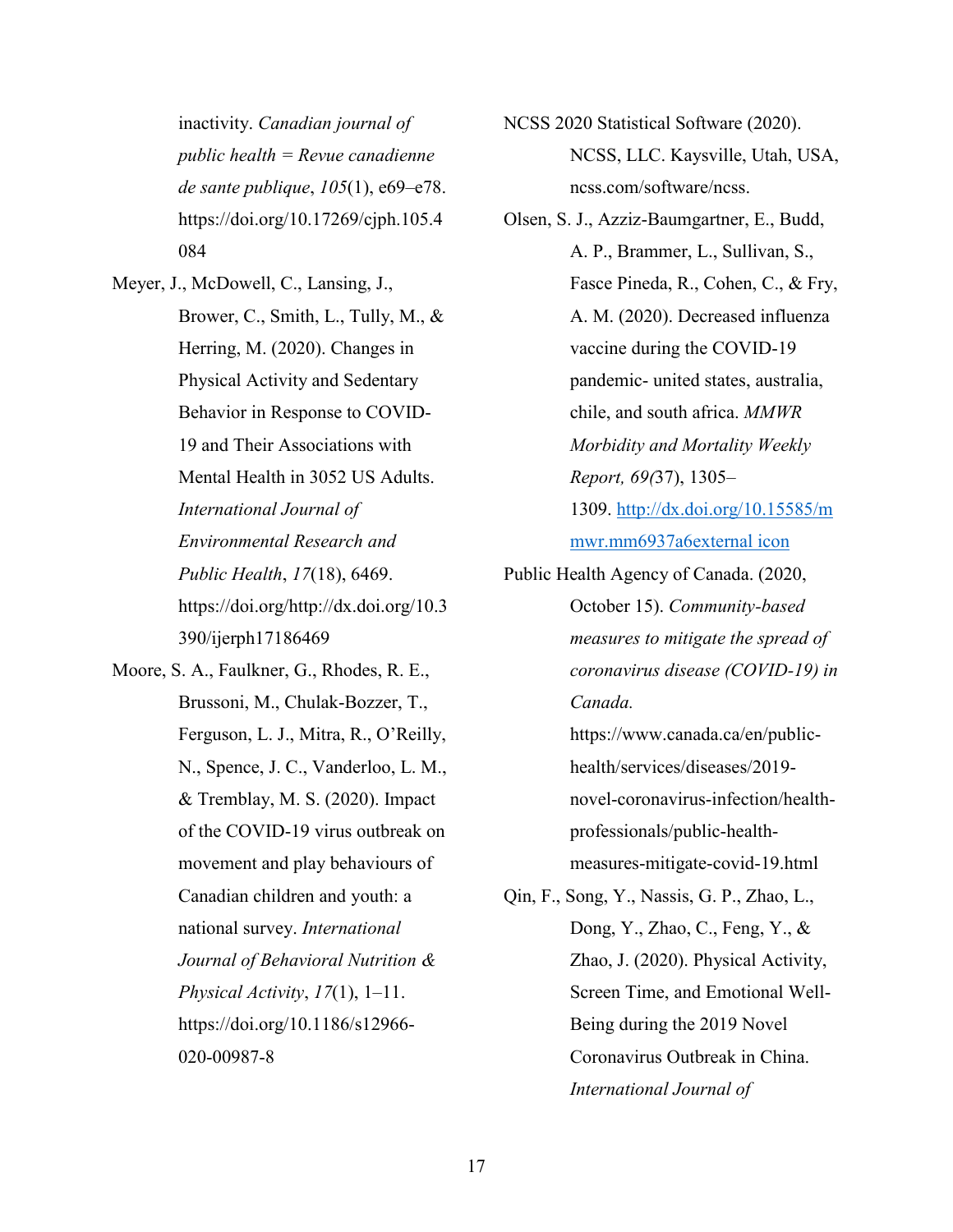*Environmental Research and Public Health*, *17*(14), 5170. https://doi.org/http://dx.doi.org/10.3 390/ijerph17145170

Robinson, E., Boyland, E., Chisholm, A., Harrold, J., Maloney, N. G., Marty, L., Mead, B. R., Noonan, R., & Hardman, C. A. (2020). Obesity, eating behavior and physical activity during COVID-19 lockdown: A study of UK adults. *Appetite*, 104853. https://doi.org/https://doi.org/10.10 16/j.appet.2020.104853

- Romero-Blanco, C., Rodríguez-Almagro, J., Onieva-Zafra, M. D., Parra-Fernández, M. L., Prado-Laguna, M. del C., & Hernández-Martínez, A. (2020). Physical Activity and Sedentary Lifestyle in University Students: Changes during Confinement Due to the COVID-19 Pandemic. *International Journal of Environmental Research and Public Health*, *17*(18), 6567. https://doi.org/http://dx.doi.org/10.3 390/ijerph17186567 Sañudo, B., Fennell, C., & Sánchez-Oliver,
- A. J. (2020). Objectively-Assessed Physical Activity, Sedentary Behavior, Smartphone Use, and

Sleep Patterns Pre- and during-COVID-19 Quarantine in Young Adults from Spain. *Sustainability*, *12*(15), 5890. https://doi.org/http://dx.doi.org/10.3 390/su12155890

Smith, L., Jacob, L., Butler, L., Schuch, F., Barnett, Y., Grabovac, I., Veronese, N., Caperchione, C., Lopez-Sanchez, G. F., Meyer, J., Abufaraj, M., Yakkundi, A., Armstrong, N., & Tully, M. A. (2020). Prevalence and correlates of physical activity in a sample of UK adults observing social distancing during the COVID-19 pandemic. *BMJ Open Sport & Exercise Medicine*, *6*(1). https://doi.org/http://dx.doi.org/10.1 136/bmjsem-2020-000850

Statistics Canada (2019, April 17). *Tracking physical activity levels of Canadians, 2016 and 2017.* [https://www150.statcan.gc.ca/n1/da](https://www150.statcan.gc.ca/n1/daily-quotidien/190417/dq190417g-eng.htm) [ily-quotidien/190417/dq190417g](https://www150.statcan.gc.ca/n1/daily-quotidien/190417/dq190417g-eng.htm)[eng.htm](https://www150.statcan.gc.ca/n1/daily-quotidien/190417/dq190417g-eng.htm)

Survey Monkey. (2020). About us. [https://www.surveymonkey.com/m](https://www.surveymonkey.com/mp/aboutus/) [p/aboutus/](https://www.surveymonkey.com/mp/aboutus/)

Suzuki, Y., Maeda, N., Hirado, D., Shirakawa, T., & Urabe, Y. (2020). Physical Activity Changes and Its